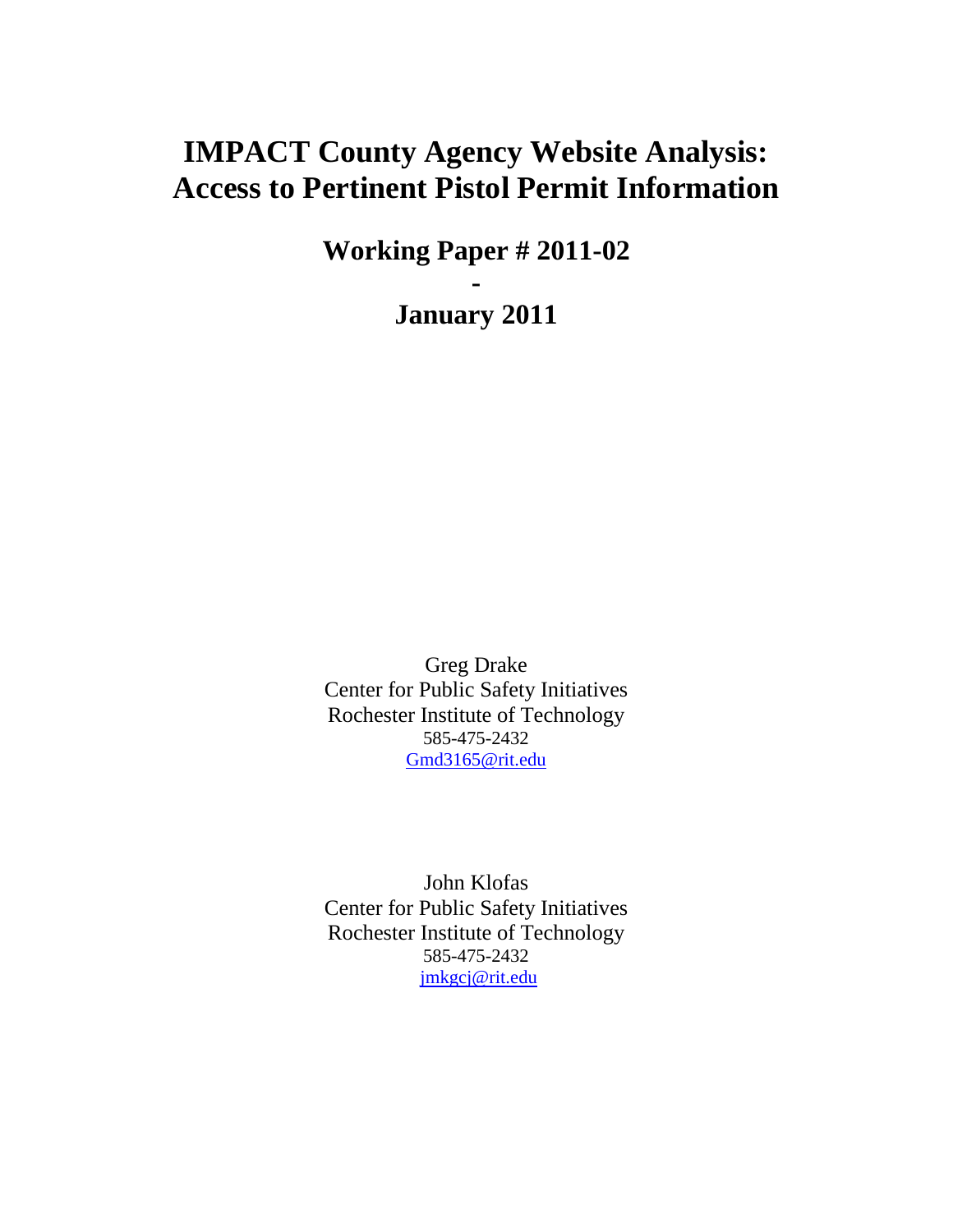### **Introduction**

This is the second working paper in an ongoing study of firearms related issues in New York State. This paper focuses on issues of handgun ownership and the pistol permit process through a review of information available on New York county websites. We plan to follow up with this working paper by surveying the county officials which oversee the permit process. For that we will inquire about a variety of processes related to the permit process including how counties address stolen guns or the guns of deceased permit holders.

This paper will describe the methods employed to find information about pistol permits from counties in New York State. It will then show a table of the information found. A discussion of the trends found in the table will follow. At its end, this paper will offer discussion for policy implications and future investigation of information surrounding firearms and pistol permits in New York State.

# **The Data**

For this analysis, we examined official web pages of Impact counties in New York State. Those are Albany, Broome, Chautauqua, Dutchess, Erie, Monroe, Nassau, Niagara, Oneida, Onondaga, Orange, Rensselaer, Rockland, Schenectady, Suffolk, Ulster, and Westchester Counties. These seventeen counties receive funding from the New York Department of Criminal Justice Services for focused crime reduction strategies and were targeted because of their relative size, crime rate, and potential for collaborative action.

As New York State law is vague as to who should keep records regarding firearm permits, both County Clerks Offices and County Sheriffs Departments share the burden of handling firearm information. As such, both of these sources were examined for this project.

For this project we looked to see if the county agencies listed information about:

- How to apply for a pistol permit
- Any fees that might be associated with permit applications or changes
- If any forms could be downloaded
- How to register a handgun
- How to remove a handgun
- Steps to be taken if a permit holder dies
- Steps to be taken if a handgun is stolen  $\bullet$
- Steps to be taken is a permit holder changes residence
- If forms or applications could be completed online

The table of findings is listed below.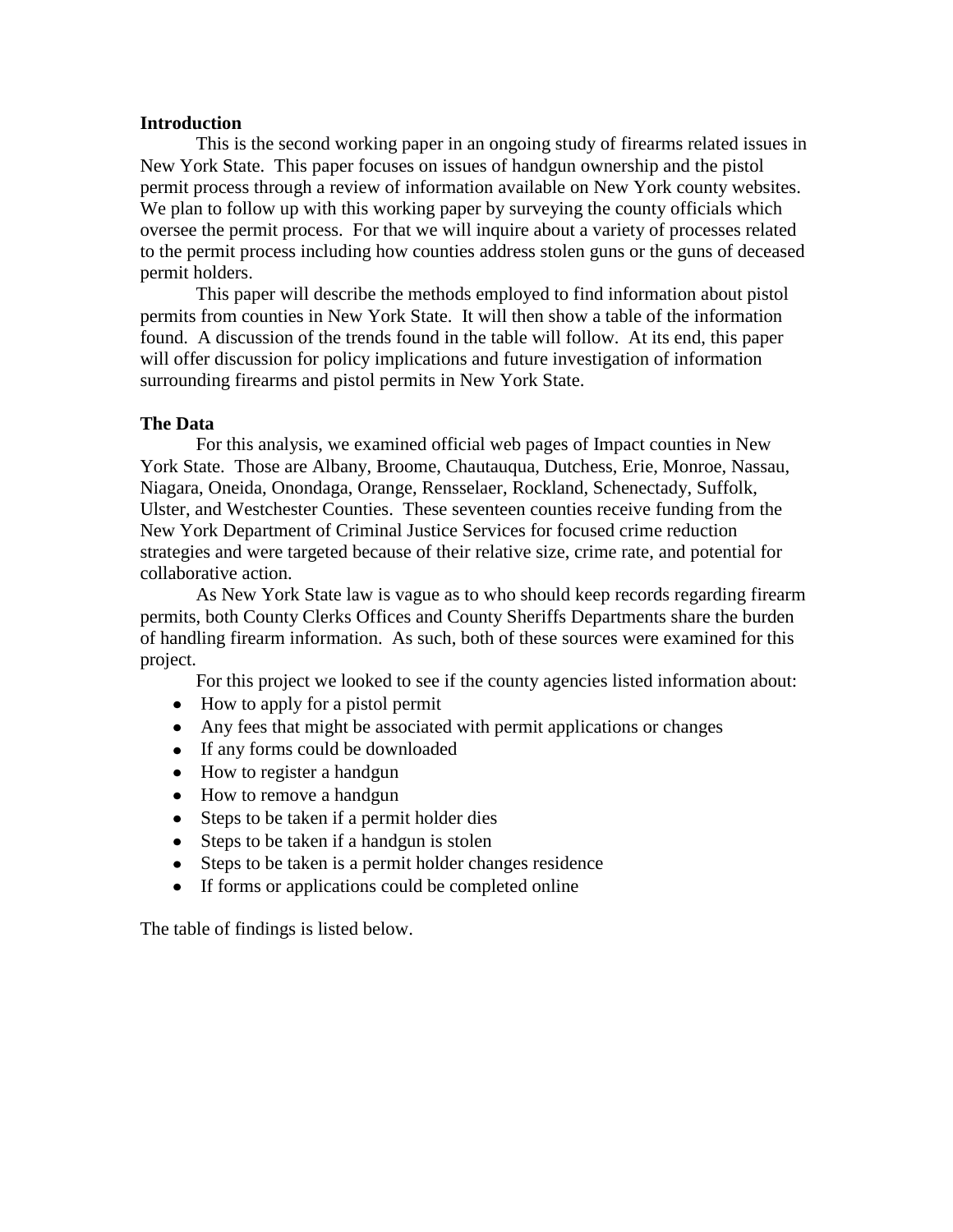|                           |                        | Gun Related Information on Agency Web Sites for all NYS IMPACT Counties |                    |                           |                    |                    |                    |                    |                    |              |  |
|---------------------------|------------------------|-------------------------------------------------------------------------|--------------------|---------------------------|--------------------|--------------------|--------------------|--------------------|--------------------|--------------|--|
|                           |                        |                                                                         |                    |                           |                    |                    | Deceased           |                    | Change             |              |  |
| Impact<br><b>Counties</b> |                        | Apply for                                                               |                    | Download                  | Register           | Remove             | Permit             | Stolen             | of                 | Submit Forms |  |
|                           | <b>Agency</b>          | permit                                                                  | Fees               | Forms                     | <b>HG</b>          | <b>HG</b>          | Holder             | HG                 | address            | Online       |  |
| <b>Albany</b>             | County<br><b>Clerk</b> | $\pmb{\mathsf{X}}$                                                      | $\boldsymbol{x}$   | $\pmb{\mathsf{X}}$        | $\mathbf{x}$       | $\mathbf{x}$       |                    |                    | $\pmb{\mathsf{X}}$ |              |  |
|                           | Sheriff                | $\boldsymbol{\mathsf{X}}$                                               | $\pmb{\chi}$       |                           |                    |                    |                    |                    |                    |              |  |
|                           | County                 |                                                                         |                    |                           |                    |                    |                    |                    |                    |              |  |
| <b>Broome</b>             | <b>Clerk</b>           |                                                                         |                    |                           |                    |                    |                    |                    |                    |              |  |
|                           | <b>Sheriff</b>         | $\pmb{\chi}$                                                            | $\pmb{\chi}$       |                           |                    |                    |                    |                    |                    |              |  |
|                           | County                 |                                                                         |                    |                           |                    |                    |                    |                    |                    |              |  |
| Chautauqua                | <b>Clerk</b>           |                                                                         |                    |                           |                    |                    |                    |                    |                    |              |  |
|                           | Sheriff                | $\boldsymbol{\mathsf{x}}$                                               | $\pmb{\chi}$       |                           | $\boldsymbol{x}$   | $\pmb{\mathsf{x}}$ |                    |                    |                    |              |  |
| <b>Dutchess</b>           | County<br><b>Clerk</b> |                                                                         |                    |                           |                    |                    |                    |                    |                    |              |  |
|                           |                        |                                                                         |                    |                           |                    |                    |                    |                    |                    |              |  |
|                           | Sheriff<br>County      | $\boldsymbol{\mathsf{X}}$                                               | $\pmb{\chi}$       | $\pmb{\mathsf{x}}$        |                    |                    |                    |                    |                    |              |  |
| <b>Erie</b>               | <b>Clerk</b>           | $\pmb{\mathsf{x}}$                                                      | $\pmb{\mathsf{x}}$ | $\pmb{\mathsf{x}}$        | $\pmb{\mathsf{X}}$ | $\pmb{\mathsf{X}}$ | $\pmb{\mathsf{x}}$ |                    | $\pmb{\mathsf{X}}$ |              |  |
|                           | Sheriff                |                                                                         |                    |                           |                    |                    |                    |                    |                    |              |  |
|                           | County                 |                                                                         |                    |                           |                    |                    |                    |                    |                    |              |  |
| <b>Monroe</b>             | <b>Clerk</b>           | $\pmb{\mathsf{X}}$                                                      | $\pmb{\chi}$       |                           | $\pmb{\mathsf{X}}$ |                    |                    |                    | $\pmb{\mathsf{x}}$ |              |  |
|                           | Sheriff                | $\boldsymbol{\mathsf{X}}$                                               |                    |                           |                    |                    |                    |                    |                    |              |  |
|                           | County                 |                                                                         |                    |                           |                    |                    |                    |                    |                    |              |  |
| <b>Nassau</b>             | <b>Clerk</b>           |                                                                         |                    |                           |                    |                    |                    |                    |                    |              |  |
|                           | Sheriff                |                                                                         |                    |                           |                    |                    |                    |                    |                    |              |  |
| <b>Niagara</b>            | County<br><b>Clerk</b> |                                                                         |                    |                           |                    |                    |                    |                    |                    |              |  |
|                           | Sheriff                |                                                                         |                    |                           |                    |                    |                    |                    |                    |              |  |
|                           | County                 |                                                                         |                    |                           |                    |                    |                    |                    |                    |              |  |
| Oneida                    | <b>Clerk</b>           | $\pmb{\mathsf{X}}$                                                      |                    |                           |                    |                    | $\pmb{\mathsf{x}}$ |                    |                    |              |  |
|                           | Sheriff                | $\pmb{\chi}$                                                            |                    |                           |                    |                    |                    |                    |                    |              |  |
|                           | County                 |                                                                         |                    |                           |                    |                    |                    |                    |                    |              |  |
| Onondaga                  | <b>Clerk</b>           |                                                                         |                    |                           |                    |                    |                    |                    |                    |              |  |
|                           | Sheriff                | $\pmb{\chi}$                                                            | $\pmb{\chi}$       | $\boldsymbol{\mathsf{X}}$ | $\pmb{\mathsf{x}}$ | $\pmb{\chi}$       | $\pmb{\mathsf{X}}$ | $\pmb{\mathsf{X}}$ | $\pmb{\mathsf{x}}$ |              |  |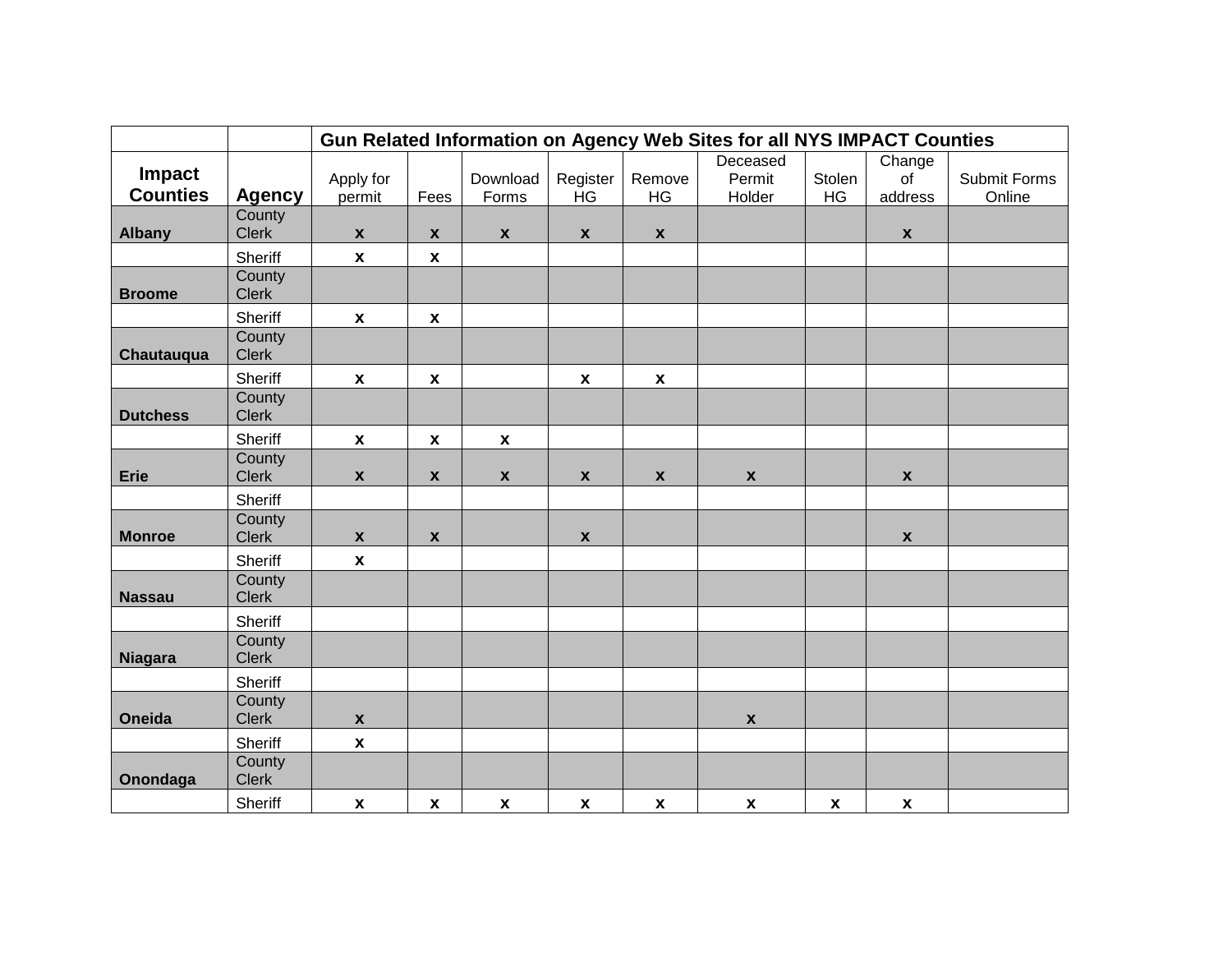|                           |                        | Gun Related Information on Agency Web Sites for all NYS IMPACT Counties Cont. |                           |                   |                  |                           |                              |                           |                         |                        |  |
|---------------------------|------------------------|-------------------------------------------------------------------------------|---------------------------|-------------------|------------------|---------------------------|------------------------------|---------------------------|-------------------------|------------------------|--|
| Impact<br><b>Counties</b> | <b>Agency</b>          | Apply for<br>permit                                                           | Fees                      | Download<br>Forms | Register<br>HG   | Remove<br>HG              | Deceased<br>Permit<br>Holder | Stolen<br>HG              | Change<br>0f<br>address | Submit Forms<br>Online |  |
| Orange                    | County<br><b>Clerk</b> | $\mathbf{x}$                                                                  | $\boldsymbol{x}$          | $\mathbf{x}$      | $\boldsymbol{x}$ | $\mathbf x$               |                              |                           | X                       |                        |  |
|                           | Sheriff                | $\mathbf{x}$                                                                  | $\mathbf{x}$              | X                 | $\mathbf{x}$     | X                         |                              |                           | X                       |                        |  |
| Rensselaer                | County<br><b>Clerk</b> | $\pmb{\chi}$                                                                  |                           |                   | $\pmb{\chi}$     | $\pmb{\chi}$              |                              |                           | $\mathbf{x}$            |                        |  |
|                           | Sheriff                |                                                                               |                           |                   |                  |                           |                              |                           |                         |                        |  |
| <b>Rockland</b>           | County<br><b>Clerk</b> | $\boldsymbol{x}$                                                              | $\mathbf{x}$              |                   |                  |                           |                              |                           |                         |                        |  |
|                           | Sheriff                |                                                                               |                           |                   |                  |                           |                              |                           |                         |                        |  |
| <b>Schenectady</b>        | County<br><b>Clerk</b> |                                                                               |                           |                   |                  |                           |                              |                           |                         |                        |  |
|                           | Sheriff                |                                                                               |                           |                   |                  |                           |                              |                           |                         |                        |  |
| <b>Suffolk</b>            | County<br><b>Clerk</b> |                                                                               |                           |                   |                  |                           |                              |                           |                         |                        |  |
|                           | Sheriff                | $\mathbf x$                                                                   |                           | $\mathbf{x}$      |                  |                           |                              |                           |                         |                        |  |
| <b>Ulster</b>             | County<br><b>Clerk</b> |                                                                               | $\boldsymbol{x}$          | $\pmb{\chi}$      | $\mathbf x$      | $\pmb{\chi}$              |                              |                           |                         |                        |  |
|                           | <b>Sheriff</b>         | $\boldsymbol{x}$                                                              |                           |                   | $\boldsymbol{x}$ | $\boldsymbol{\mathsf{x}}$ | X                            | $\boldsymbol{\mathsf{x}}$ | X                       |                        |  |
| Westchester               | County<br><b>Clerk</b> | $\boldsymbol{x}$                                                              | $\boldsymbol{\mathsf{x}}$ |                   |                  |                           |                              |                           |                         |                        |  |
|                           | Sheriff                |                                                                               |                           |                   |                  |                           |                              |                           |                         |                        |  |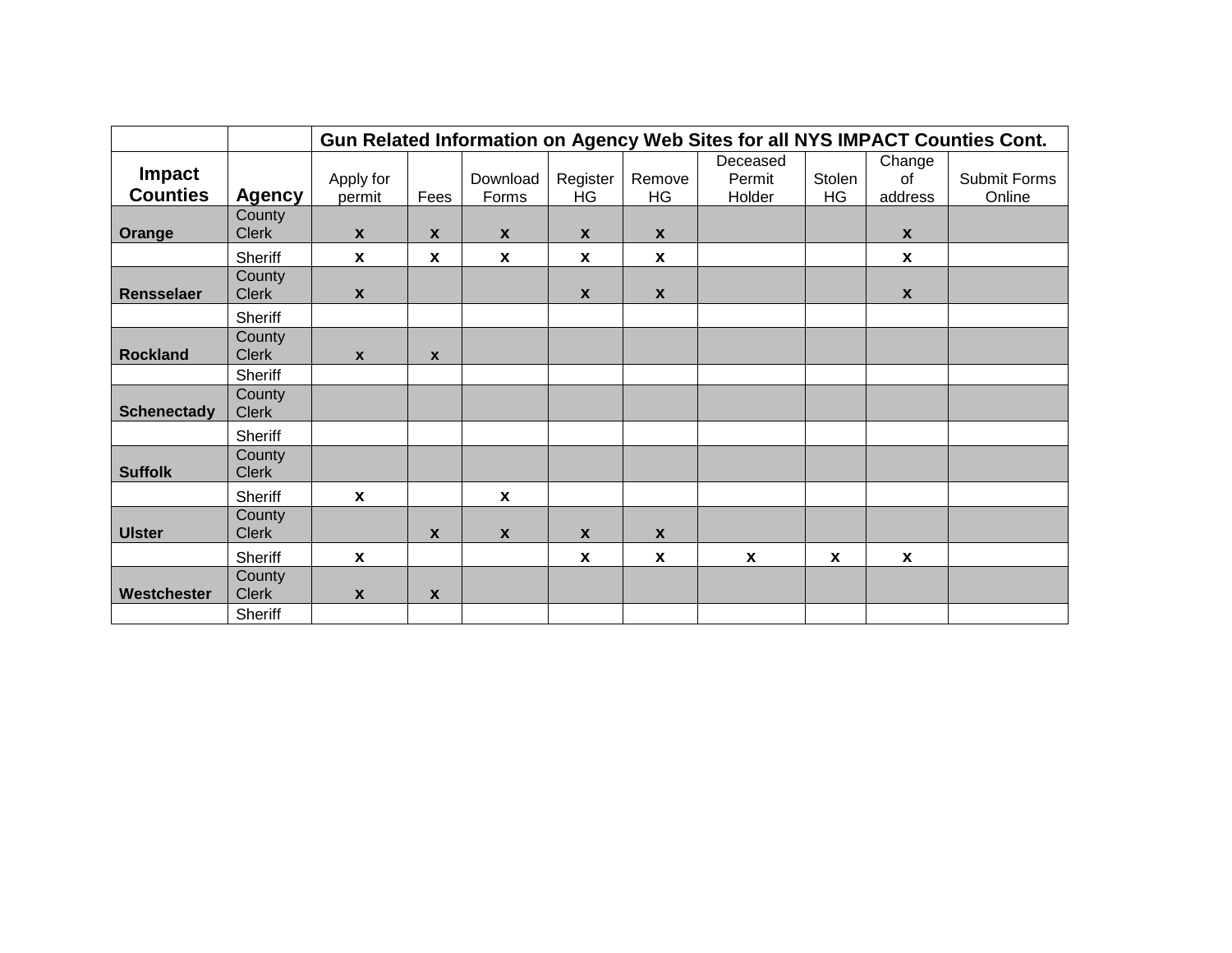#### **Findings**

A few trends appeared from the data. Firstly, there is significant variation in the types of information found on the agency websites. A handful of counties, in particular Erie, Onondaga, and Ulster counties, list numerous pertinent firearm ownership and pistol permit items. Others offer little, or in the case of Nassau, Niagara, and Schenectady counties no, easily accessible information regarding firearm ownership or pistol permits.

New York IMPACT counties vary in terms of which agency keeps information regarding firearms. Some counties, such as Albany, Erie, Rensselaer, Rockland, Monroe, and Westchester counties, had the majority of their firearm information on county clerks websites. Alternately, in Broome, Chautauqua, Dutchess, Onondaga, and Suffolk counties the sheriff's departments' websites contained the majority of firearm related information. Only on the Orange and Ulster County's websites was there a balance of information found on both agencies' websites.

The most frequently listed piece of firearm related information is how to apply for a pistol permit. Fourteen of the seventeen IMPACT counties had this information listed on either the county clerk's website or the sheriff's department website. The three least listed pieces of pertinent information was information about if residents could submit application forms online, information about what actions to take if a handgun is stolen, and information about what actions to take if a pistol permit holder dies. Zero, two, and four of the seventeen IMPACT counties listed these items, respectfully.

#### **Policy Issues**

As was discussed in the previous section, there was some variation between which agency carried the counties' firearm information amongst IMPACT counties. This might be interpreted to show which agency in these counties handles pertinent firearm related information and tasks required by residents. If this is the case, it might create some logistical problems when trying to implement state-wide firearm policies. Both county clerks' offices and sheriffs departments should be included in any such policy consideration.

As was discussed in the first working paper in this series (# 121 "Recommendations for Addressing the Problem of Illegal Transfer of Guns, including Straw Purchases in Monroe County, New York), research suggests that the distribution of important firearm ownership information can help reduce the unlawful transfer and theft of firearms that eventually become crime guns. Specifically, distributing information about steps to be taken if a firearm is stolen or if a pistol permit holder becomes deceased are simple strategies that could reduce the number of lawfully possessed firearms that are at risk of becoming crime guns in the future. Considering the dearth of information regarding these two topics on county websites, four of the seventeen counties' websites contained information about deceased permit holders or stolen handguns, this is an area of potential concern for New York States' IMPACT counties. However, this is an area that can be immediately addressed with the addition of this information on county agency websites.